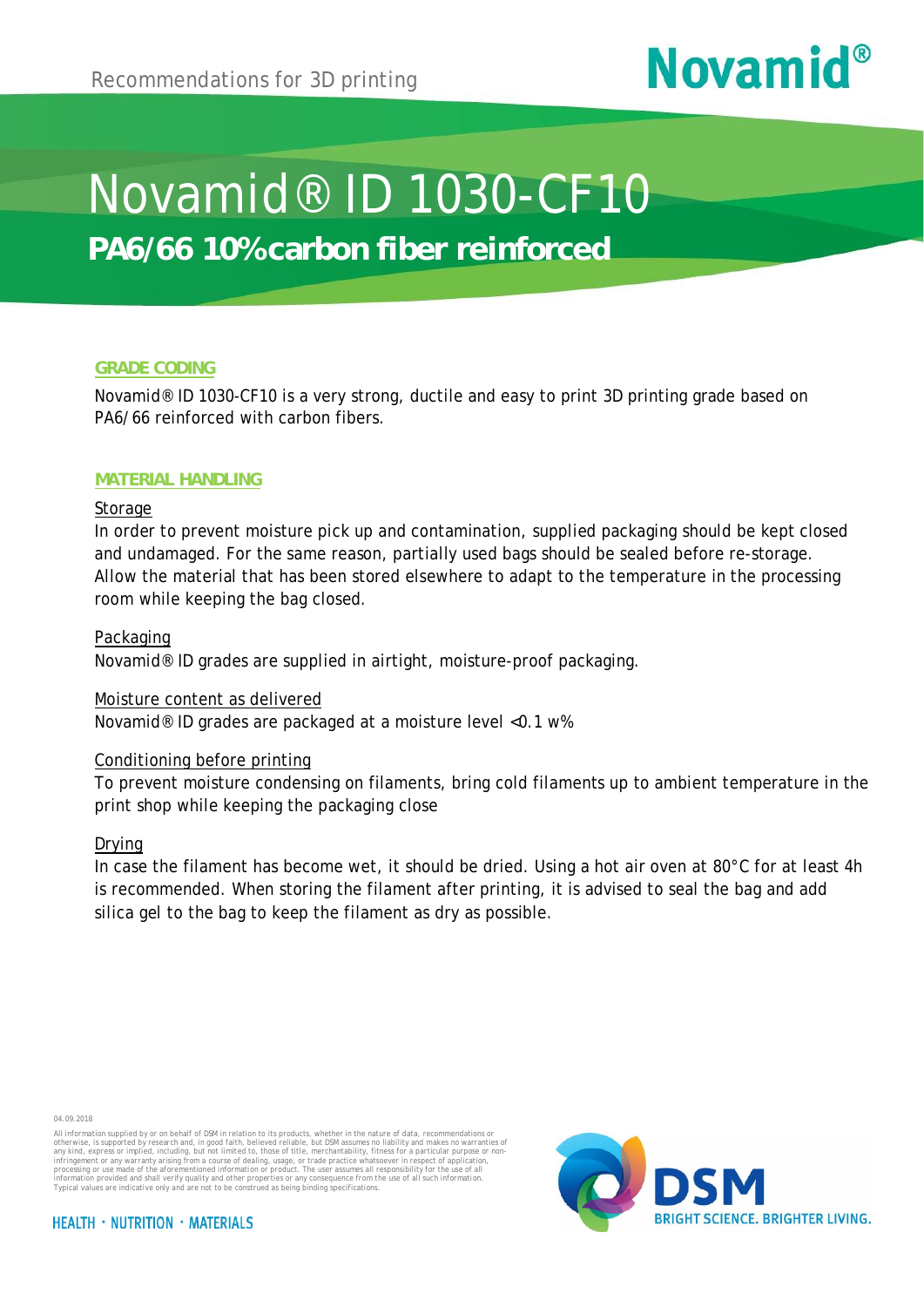#### **MACHINERY SETTINGS**

Common fused filament fabrication (FFF) equipment should work with Novamid® filaments, direct drive as well as Bowden type extruders. Typical settings for any slicing software (e.g. Slic3R, Cura, Simplify3D) are listed below. Note that for different nozzle diameters the settings should be changed accordingly. The abrasive nature of the material requires wear-resistant nozzles, e.g. hardened steel or ruby.

| Nozzle diameter:<br>Filament diameter:   | $\geq 0.4$ mm<br>2.85 mm, 1.75 mm                    |
|------------------------------------------|------------------------------------------------------|
| Print Speed:<br>$30 - 80$ mm/s           | (obeying the maximal throughput of the extruder)     |
| Extrusion width:<br>$0.4$ mm             | (or at least equal to nozzle diameter)               |
| Layer Height:<br>Layers:<br>First layer: | $\geq 0.2$ mm<br>100 - 150% of first layer thickness |

Extrusion temperatures: Extruder: 260 - 285°C / 500-545°F

Novamid® can be used with a range of nozzle temperature (260–285 °C / 500–545°F). Preferred temperature to print your object is in this range, however optimal mechanical properties will be achieved at the higher melt temperatures.

Build plate Temperature: Build plate temperature setting: 80-120°C / 176-248°F

 Note, that prior to removing the printed part from the bed, the bed temperature should be lowered to ambient to avoid severe deformation of the part.

04.09.2018

All information supplied by or on behalf of DSM in relation to its products, whether in the nature of data, recommendations or otherwise, is supported by research and, in good faith, believed reliable, but OSM assumes on l



**HEALTH · NUTRITION · MATERIALS**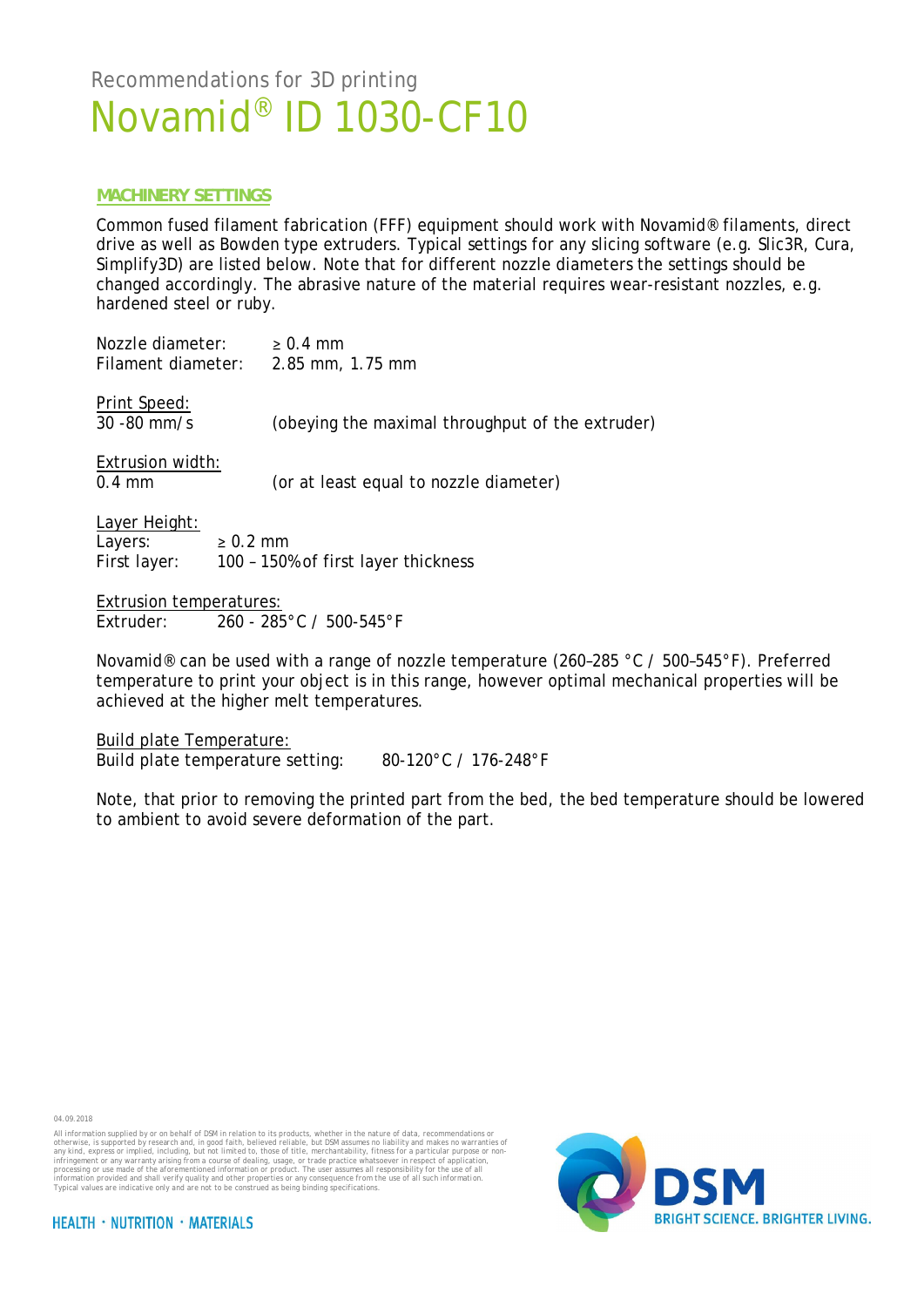#### **GENERAL PROCESSING SETTINGS**

#### Build plate adhesion

For the best adhesion with Novamid® ID it is advised to use an adhesive promotor, e.g. Dimafix®. PEI (polyether imide) sheet adhered to a rigid surface (e.g. glass) will give sufficient adhesion. Adding a (large) brim to the print will help in establishing bed adhesion during the print as well.

Prior to applying an adhesive promotor, any surface must be free from dirt and grease. Therefore cleaning with ethanol or acetone is recommended.

Note: Prior to removing the printed part, the build plate temperature should be lowered to ambient temperature to facilitate separation and thus avoiding severe deformation of the printed part.

#### **ADDITIONAL GUIDELINES**

When entering the world of high performance polyamides for 3D printing, care should be taken of certain requirements and boundary conditions.

Novamid® ID series are a range of high performance filaments for extreme strength and ductility. These properties are closely linked to the crystallization level of the material. In order to achieve similar performance as a standard injection molding PA6 we maintained the high level of crystallinity. As a consequence of this higher crystallinity, finding the optimal printing conditions for ultimate performance needs more attention.

For Novamid® ID 1030-CF10, please take care of the following:

- Ensure good bed adhesion
- · Heated print bed (>100ºC / >212°F), the optimum is 110ºC / 230°F
- · Heated build chamber is preferred
- Dry filament is needed to get the best performance
- Ensure a homogeneous melt

#### Bed adhesion

Warpage stresses build-up during printing may lead to detachment from the print substrate when the adhesion of the print to the build plate is insufficient. Adhesion can be increased by either chemical or mechanical bonding.

Mechanical bonding will increase by using any measure that enlarges the contact surface between print and substrate e.g. by using a large brim or a perforated build plate.

04.09.2018



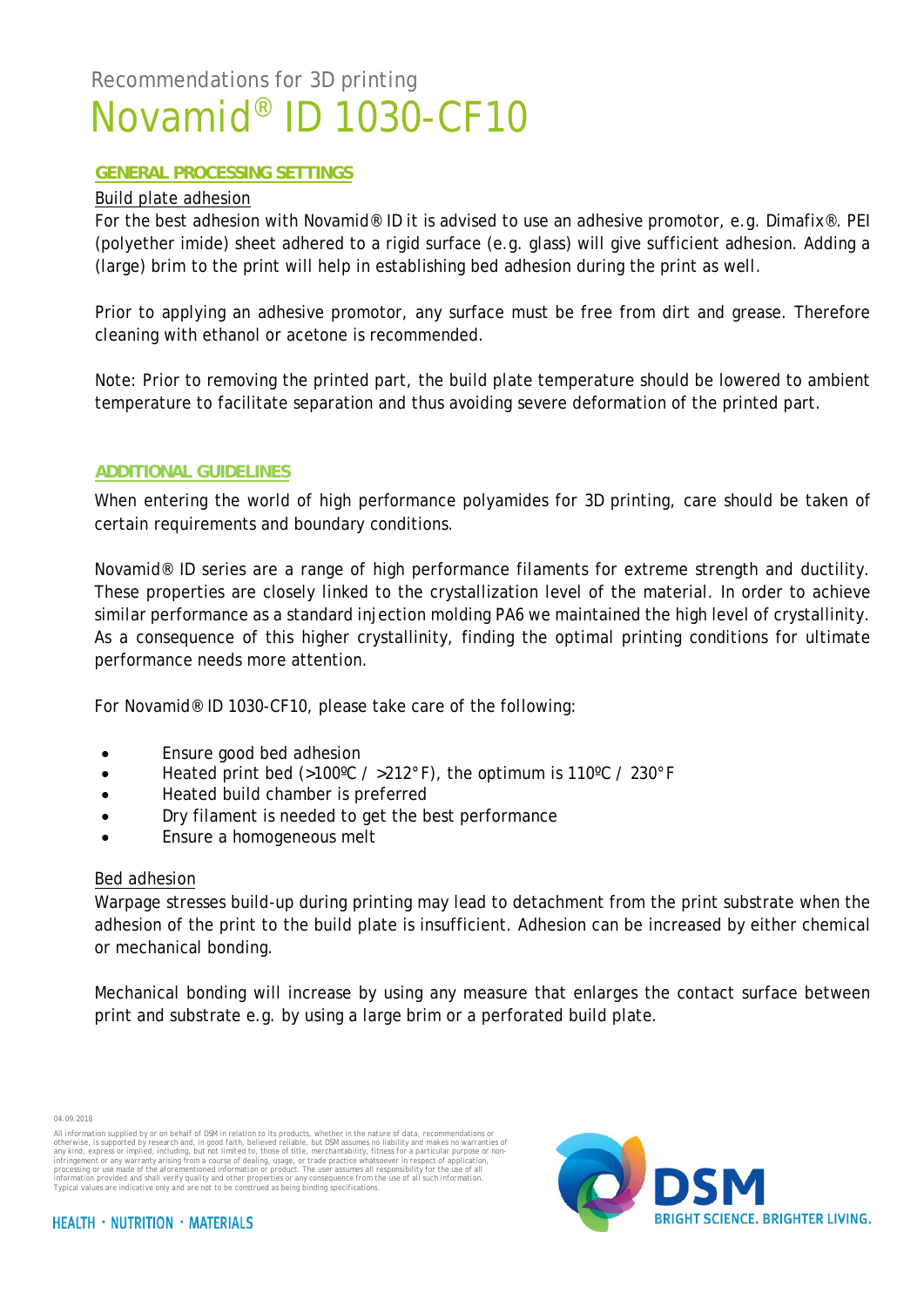Chemically the bonding can be optimized using the proper substrate material and/or an adhesive promotor ("glue"). Good results can be obtained using a polyetherimide (PEI) or (glass fiber reinforced) epoxy build surface eventually in combination with the mechanical bonding options.

Amongst the adhesive promotors, Dimafix® has proven to give good results. In all cases it is important that the build surface cannot deform together with the print so it should be stiff enough should and mounted well to the underlying structure.

When the adhesion is good the print will exhibit low warpage and will give the good performance as targeted.

Novamid® ID 1030-CF10 could generate less warpage stresses compared to other PA's, so bed adhesion might be easier to maintain during printing. Dimafix®, PrintaFix, PEI sheet on glass are the options for this grade.

#### Heated print bed

For the best results regarding adhesion and crystallization behavior of Novamid® ID the build plate needs to be heated above 100ºC / 212°F. Higher build plate temperature will result in better adhesion to the build substrate as well.

#### Closed and heated build chamber

A heated build chamber reduces the warpage and helps the fusion of the layers during printing. In this way the force is reduced and is delamination from the build plate less likely.

#### Dry filament

Polyamides are hygroscopic of nature which causes more problems during printing when it has absorbed high amounts of moisture. Novamid® ID filaments are stored and packed under dry condition and when it arrives the filament is dry. To ensure the filament will be dry after use please store the filament back in the re-sealable bag with the silica gel pouches. In this way the filament can be used multiple times without having moisture issues. A preferred method is cutting the right amount of filament and store the rest of the spool back in the provided resealable bag. With this method, only the filament that is needed will be exposed to moisture. The best storage is in sealed plastic boxes that can be sealed with silica gel. This way ensures the filament to be dry for use.

The material can also be dried in a desiccant dryer for 4 hours at 80ºC / 176°F. Make sure the spool is not deforming due to the temperature. Alternatively, a heat convection oven at 80ºC / 176°F can be used. In this case, allow for a longer drying time.

Silica pouches can also be dried via this method.

04.09.2018